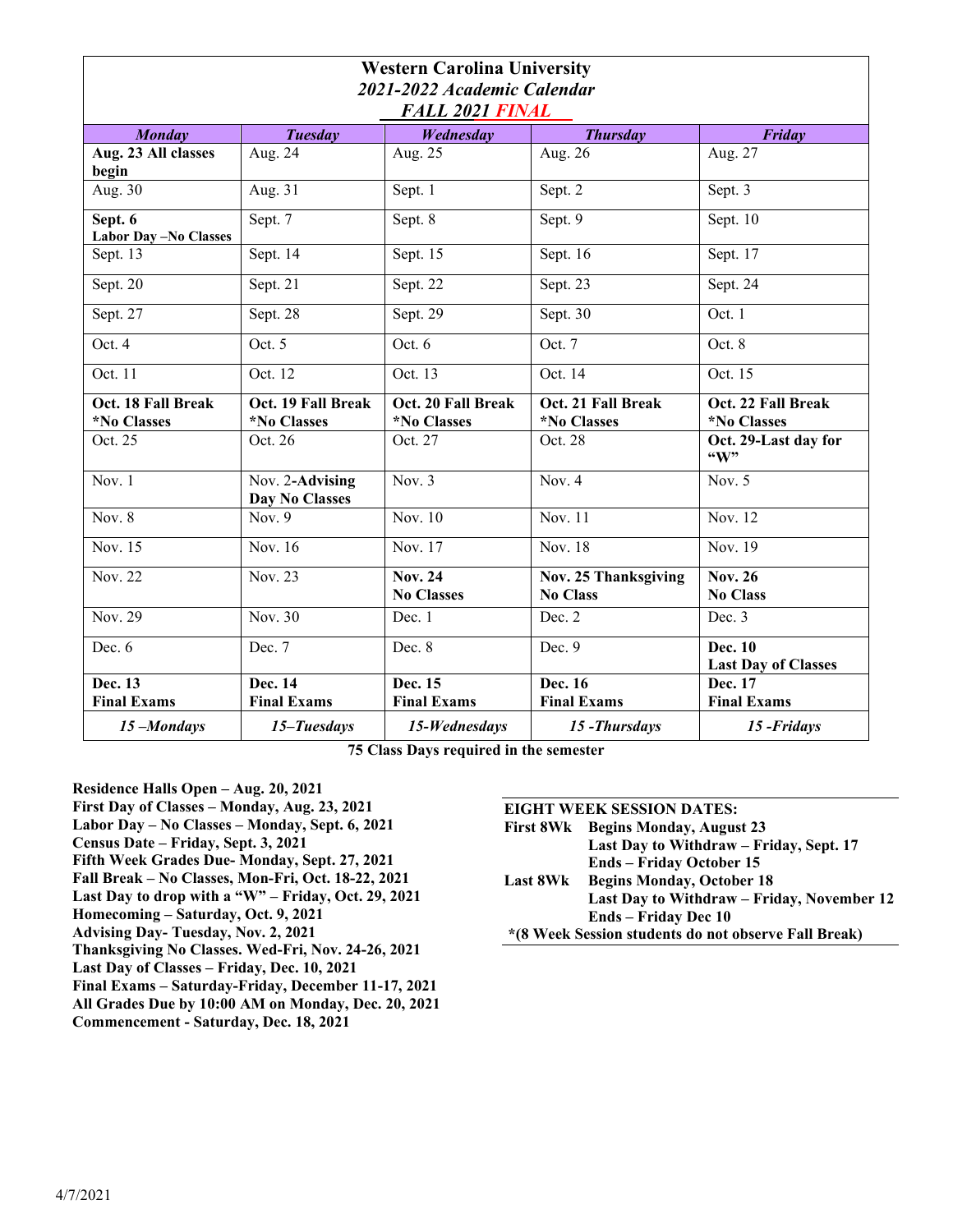| <b>Western Carolina University</b>                      |                                    |                                                  |                                            |                                            |
|---------------------------------------------------------|------------------------------------|--------------------------------------------------|--------------------------------------------|--------------------------------------------|
| 2021-2022 Academic Calendar<br><b>SPRING 2022 FINAL</b> |                                    |                                                  |                                            |                                            |
| <b>Monday</b>                                           | <b>Tuesday</b>                     | Wednesday                                        | <b>Thursday</b>                            | Friday                                     |
| Jan. $3$                                                | Jan. 4                             | Jan. 5                                           | Jan. 6 Orientation<br>& Registration       | Jan. 7 Orientation &<br>Registration       |
| Jan. 10 All classes<br>begin                            | Jan. 11                            | Jan.12                                           | Jan. 13                                    | Jan. 14                                    |
| <b>Jan. 17-MLK</b><br><b>Holiday - No Classes</b>       | Jan. 18                            | Jan. 19                                          | Jan. 20                                    | Jan. 21                                    |
| Jan. 24                                                 | Jan. 25                            | Jan. 26                                          | Jan. 27                                    | Jan. 28                                    |
| Jan. 31                                                 | Feb. 1                             | Feb. 2                                           | Feb. 3                                     | Feb. 4                                     |
| Feb. 7                                                  | Feb. 8                             | Feb. 9                                           | Feb. 10                                    | Feb. 11                                    |
| Feb. 14                                                 | Feb. 15                            | $\overline{\text{Fe}}$ b. 16                     | Feb. 17                                    | Feb. 18                                    |
| Feb. 21                                                 | Feb. 22 Advising<br>Day No Classes | Feb. 23                                          | Feb. 24                                    | Feb. 25                                    |
| Feb. 28                                                 | Mar. 1                             | Mar. 2                                           | Mar. 3                                     | Mar. 4                                     |
| Mar. 7 Spring Break<br>*No Classes                      | Mar. 8 Spring Break<br>*No Classes | Mar. 9 Spring Break<br><i><b>*No Classes</b></i> | Mar. 10 Spring<br><b>Break *No Classes</b> | Mar. 11 Spring<br><b>Break *No Classes</b> |
| Mar. 14                                                 | Mar. 15                            | Mar. 16                                          | Mar. 17                                    | Mar. 18-Last Day<br>for "W"                |
| Mar. 21                                                 | Mar. 22                            | Mar. 23                                          | Mar. 24                                    | Mar. 25                                    |
| Mar. 28                                                 | Mar. 29                            | Mar. 30                                          | Mar. 31                                    | Apr. 1                                     |
| Apr. 4                                                  | Apr. 5                             | Apr. 6                                           | Apr. 7                                     | Apr. 8                                     |
| Apr. 11                                                 | Apr. 12                            | Apr. 13 No Classes                               | Apr. 14 No Classes                         | Apr. 15 No Classes                         |
| Apr. 18                                                 | Apr.19                             | Apr. 20                                          | Apr. 21                                    | Apr. 22                                    |
| Apr. 25                                                 | Apr. 26                            | Apr. 27                                          | Apr. 28                                    | Apr. 29 Last day of<br>class               |
| May 2 - Final Exams                                     | May 3 - Final Exams                | May 4 - Final Exams                              | <b>May 5- Final Exams</b>                  | <b>May 6- Final Exams</b>                  |
| 15-Mondays                                              | 15-Tuesdays                        | 15-Wednesdays                                    | 15-Thursdays                               | 15-Fridays                                 |

**75 Class Days required in the semester**

**Residence Halls Open – Jan. 7, 2022**

- **First Day of Classes Monday, Jan. 10, 2022**
- **Martin Luther King Holiday Monday, Jan. 17, 2022**
- **Census Date Monday, January 24, 2022**
- **Fifth Week Grades Due- Monday, Feb. 14, 2022**
- **Advising Day Tuesday, Feb. 22, 2022**
- **Spring Break Mar. 7 Mar. 11, 2022**
- **Last Day to drop with a "W" Friday, Mar. 18, 2022**
- **No classes Wed. Fri., Apr 13-15, 2022**
- **Last Day of Classes Friday, April 29, 2022**
- **Final Exams Saturday Friday, Apr 30- May 6, 2022**
- **Commencement (graduate) Friday, May 6, 2022**

**Commencement (undergraduate) - Saturday, May 7, 2022 All Grades Due by 10:00 AM on Monday, May 9, 2022**

## **EIGHT WEEK SESSION DATES: First 8Wk Begins Tuesday, January 10 Last Day for Withdraw – Friday, February 4 Ends – Friday, March 4 Last 8Wk Begins Monday, March 7 Last Day for Withdraw – Friday, April 1 Ends – Friday, April 29 \*(8 Week Session students do not observe Spring Break)**